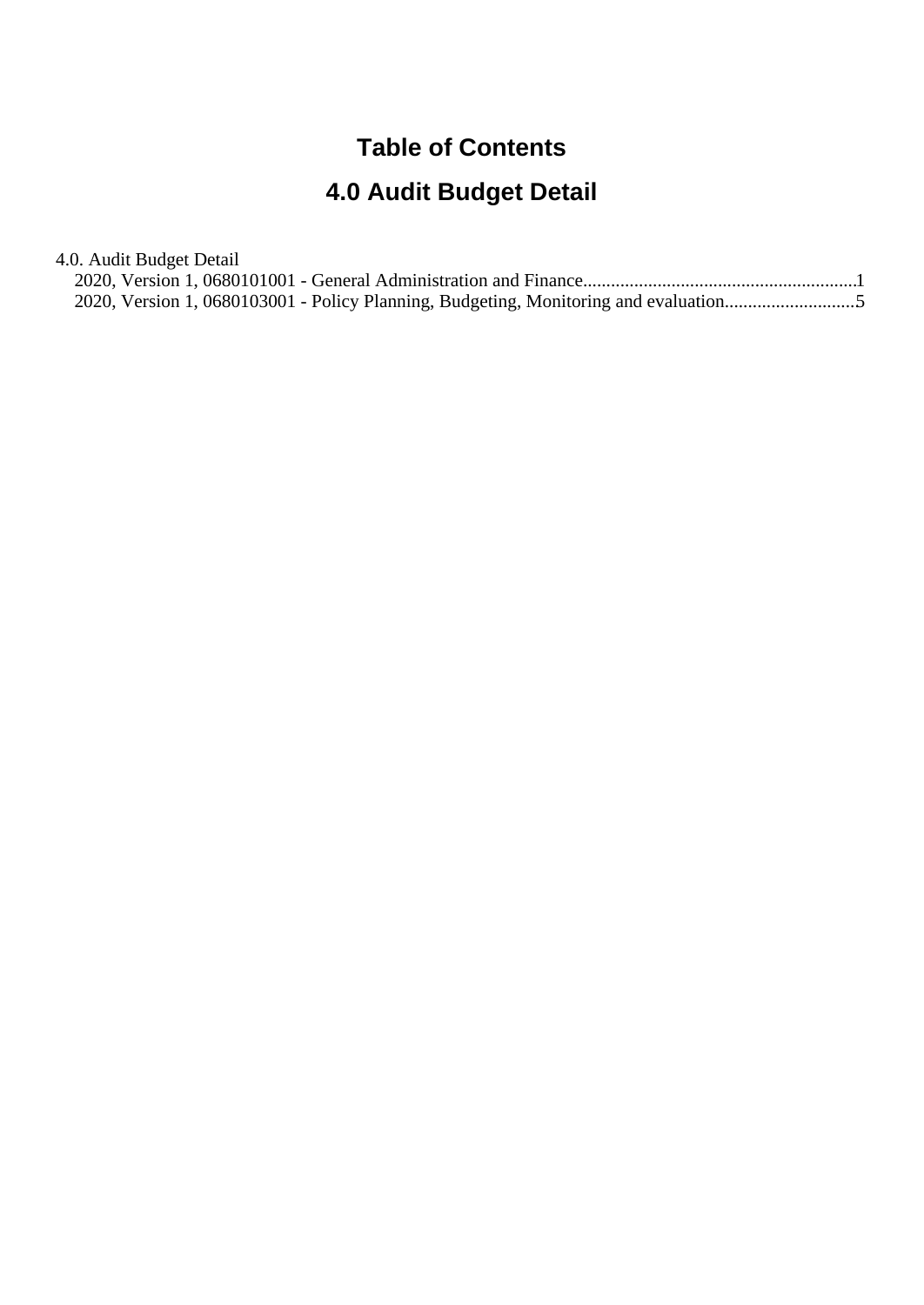<span id="page-1-0"></span>

| 0680101001 - General Administration and Finance                              | 8,810,855 |
|------------------------------------------------------------------------------|-----------|
| 11001 - Central GoG & CF                                                     | 8,810,855 |
| 410401 - Strengthen the coordinating and administrative functions of regions | 7,725,721 |
| 06801 - Management and Administration                                        | 7,725,721 |
| 06801001 - General Administration                                            | 3,733,593 |
| <b>Unspecified Project</b>                                                   | 3,733,593 |
| 085101 - Internal management of the organisation                             | 3,733,593 |
| 22101 - Materials and Office Consumables                                     | 500,001   |
| 2210101 - Printed Material and Stationery                                    | 100,000   |
| 2210102 - Office Facilities, Supplies and Accessories                        | 150,001   |
| 2210103 - Refreshment Items                                                  | 100,000   |
| 2210111 - Other Office Materials and Consumables                             | 150,000   |
| 22102 - Utilities                                                            | 10,000    |
| 2210204 - Postal Charges                                                     | 10,000    |
| 22103 - General Cleaning                                                     | 30,000    |
| 2210301 - Cleaning Materials                                                 | 30,000    |
| 22104 - Rentals/Lease                                                        | 30,000    |
| 2210401 - Office Accommodations                                              | 30,000    |
| 22105 - Travel and Transport                                                 | 1,523,592 |
| 2210503 - Fuel and Lubricants - Official Vehicles                            | 250,000   |
| 2210505 - Running Cost - Official Vehicles                                   | 200,000   |
| 2210509 - Other Travel and Transportation                                    | 100,000   |
| 2210510 - Other Night allowances                                             | 200,000   |
| 2210513 - Local Hotel Accommodation                                          | 423,592   |
| 2210514 - Foreign Travel- Per Diem                                           | 350,000   |
| 22106 - Repairs and Maintenance                                              | 90,000    |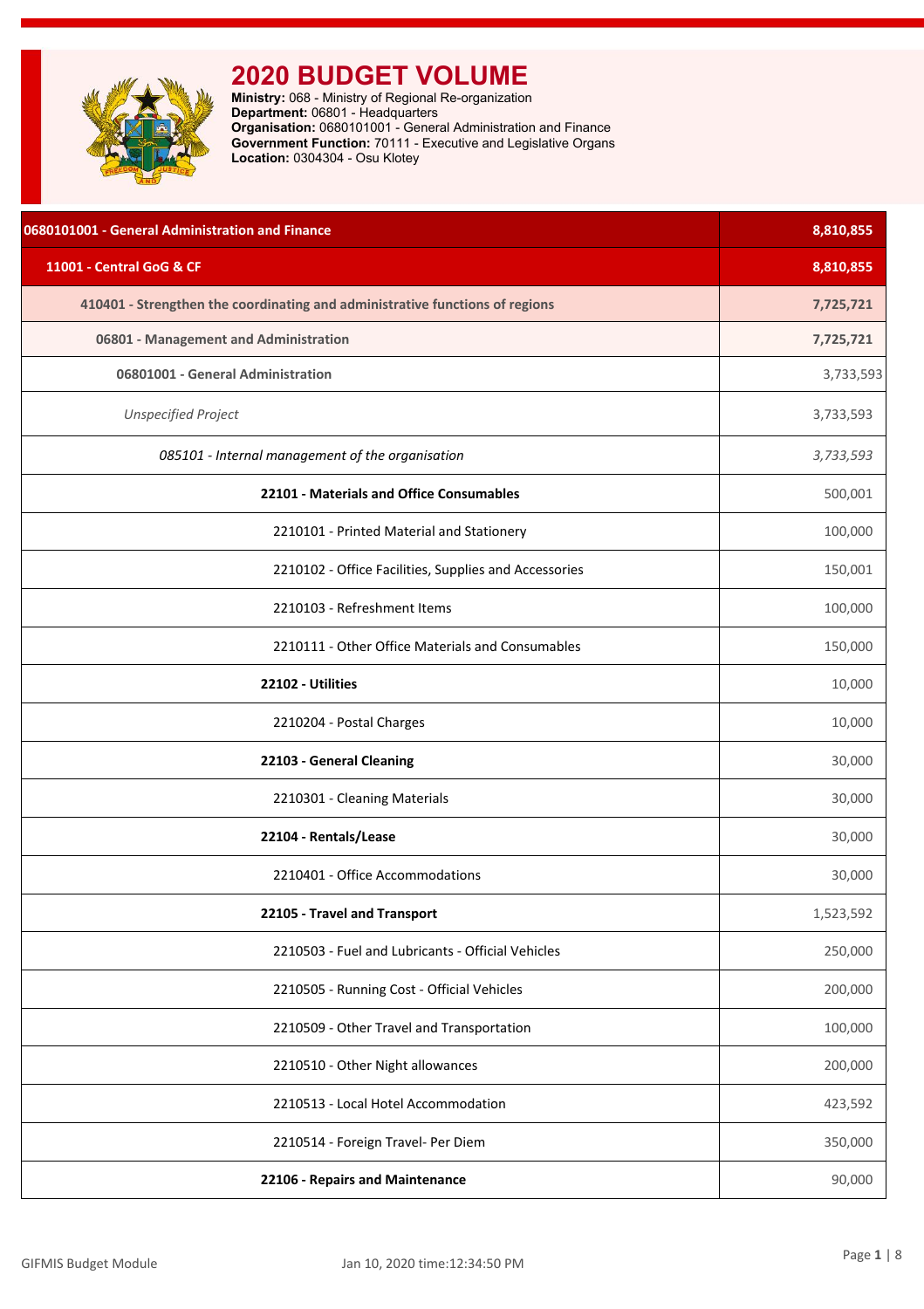

| 2210622 - Maintenance of Computer Software                          | 55,000    |
|---------------------------------------------------------------------|-----------|
| 2210623 - Maintenance of Office Equipment                           | 35,000    |
| 22107 - Training, Seminar and Conference Cost                       | 1,000,000 |
| 2210702 - Seminars/Conferences/Workshops/Meetings Expenses - Foreig | 300,000   |
| 2210708 - Refreshments                                              | 100,000   |
| 2210709 - Seminars/Conferences/Workshops - Domestic                 | 300,000   |
| 2210710 - Staff Development                                         | 300,000   |
| 22111 - Other Charges and Fees                                      | 300,000   |
| 2211101 - Bank Charges                                              | 100,000   |
| 2211103 - Audit Fees                                                | 200,000   |
| 22113 - Insurance Premium                                           | 250,000   |
| 2211304 - Insurance of Vehicles                                     | 250,000   |
| 06801003 - Research Statistics and Information                      | 3,492,128 |
| <b>Unspecified Project</b>                                          | 3,492,128 |
| 085602 - Publication and dissemination of Policies and Programmes   | 500,000   |
| 22108 - Consultancy Expenses                                        | 500,000   |
| 2210803 - Other Consultancy Expenses                                | 500,000   |
| 085801 - Research and Development                                   | 694,128   |
| 22101 - Materials and Office Consumables                            | 94,000    |
| 2210101 - Printed Material and Stationery                           | 94,000    |
| 22107 - Training, Seminar and Conference Cost                       | 600,128   |
| 2210702 - Seminars/Conferences/Workshops/Meetings Expenses -Foreig  | 300,000   |
| 2210705 - Hotel Accommodation                                       | 300,128   |
| 086101 - Software Acquisition and Development                       | 198,000   |
| 22106 - Repairs and Maintenance                                     | 198,000   |
| 2210622 - Maintenance of Computer Software                          | 198,000   |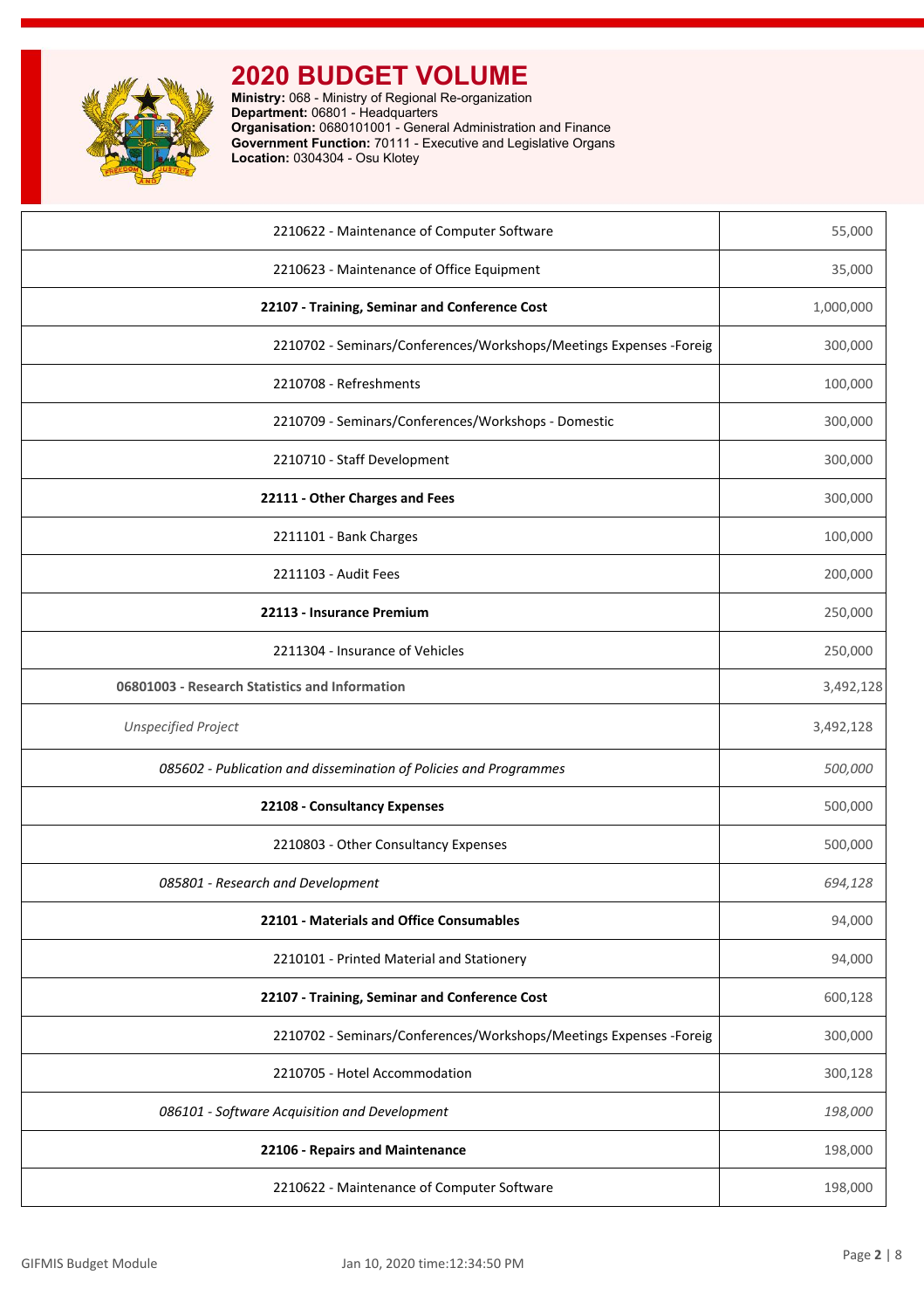

| 086102 - Computer hardwares and accessories         | 180,000 |
|-----------------------------------------------------|---------|
| 22106 - Repairs and Maintenance                     | 180,000 |
| 2210623 - Maintenance of Office Equipment           | 180,000 |
| 086103 - Software Licensing and support             | 80,000  |
| 22106 - Repairs and Maintenance                     | 80,000  |
| 2210622 - Maintenance of Computer Software          | 80,000  |
| 086201 - Protocol Services                          | 300,000 |
| 22107 - Training, Seminar and Conference Cost       | 300,000 |
| 2210711 - Public Education and Sensitization        | 300,000 |
| 086202 - Media Relations                            | 200,000 |
| 22107 - Training, Seminar and Conference Cost       | 200,000 |
| 2210711 - Public Education and Sensitization        | 200,000 |
| 086203 - Information, Education and Communication   | 650,000 |
| 22107 - Training, Seminar and Conference Cost       | 650,000 |
| 2210709 - Seminars/Conferences/Workshops - Domestic | 250,000 |
| 2210711 - Public Education and Sensitization        | 400,000 |
| 086204 - Publications, Campaigns and Programmes     | 650,000 |
| 22101 - Materials and Office Consumables            | 250,000 |
| 2210101 - Printed Material and Stationery           | 250,000 |
| 22107 - Training, Seminar and Conference Cost       | 400,000 |
| 2210709 - Seminars/Conferences/Workshops - Domestic | 150,000 |
| 2210711 - Public Education and Sensitization        | 250,000 |
| 086404 - Information Management                     | 40,000  |
| 22101 - Materials and Office Consumables            | 40,000  |
| 2210101 - Printed Material and Stationery           | 40,000  |
| 06801004 - Internal Audit                           | 500,000 |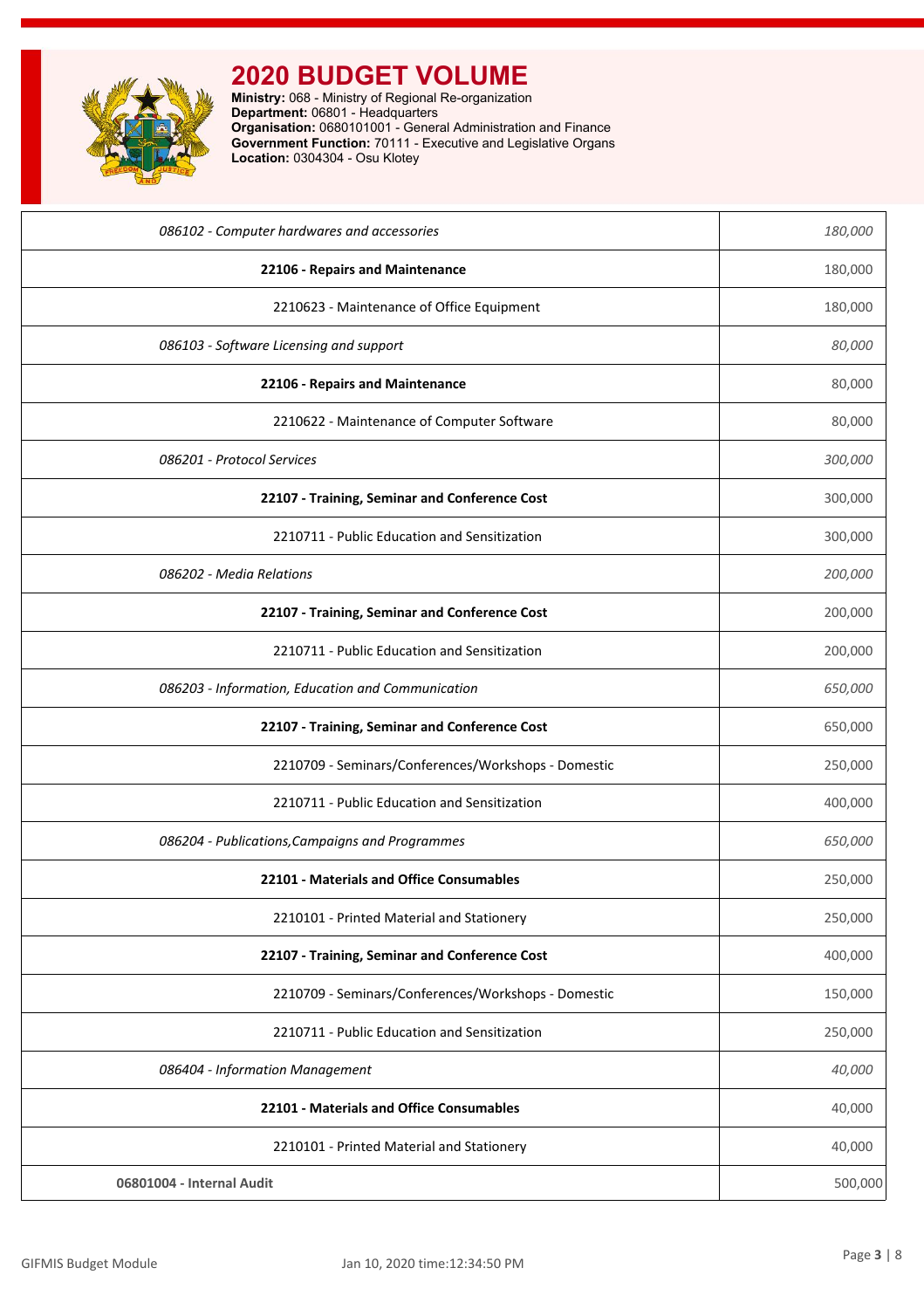

| <b>Unspecified Project</b>                                          | 500,000   |
|---------------------------------------------------------------------|-----------|
| 085501 - Internal Audit Operations                                  | 250,000   |
| 22107 - Training, Seminar and Conference Cost                       | 250,000   |
| 2210702 - Seminars/Conferences/Workshops/Meetings Expenses - Foreig | 250,000   |
| 085502 - External Audit Operations                                  | 250,000   |
| 22111 - Other Charges and Fees                                      | 250,000   |
| 2211103 - Audit Fees                                                | 250,000   |
| <b>Unspecified Policy</b>                                           | 1,085,134 |
| 06801 - Management and Administration                               | 1,085,134 |
| 06801001 - General Administration                                   | 1,085,134 |
| <b>Unspecified Project</b>                                          | 1,085,134 |
| <b>Unspecified Operations</b>                                       | 1,085,134 |
| 2111001 - Established Post                                          | 371,532   |
| 21111 - Non Established Post                                        | 321,556   |
| 2111104 - Recruitment                                               | 321,556   |
| 21112 - Other Allowances                                            | 392,047   |
| 2111203 - Car Maintenance Allowance                                 | 15,120    |
| 2111213 - Watchman Allowance                                        | 25,670    |
| 2111227 - Clothing Allowance                                        | 17,052    |
| 2111233 - Entertainment Allowance                                   | 17,052    |
| 2111234 - Fuel Allowance                                            | 60,000    |
| 2111236 - Housing Subsidy/Allowance                                 | 36,606    |
| 2111238 - Overtime Allowance                                        | 167,828   |
| 2111245 - Domestic Servants Allowance                               | 33,062    |
| 2111247 - Utility Allowance                                         | 19,656    |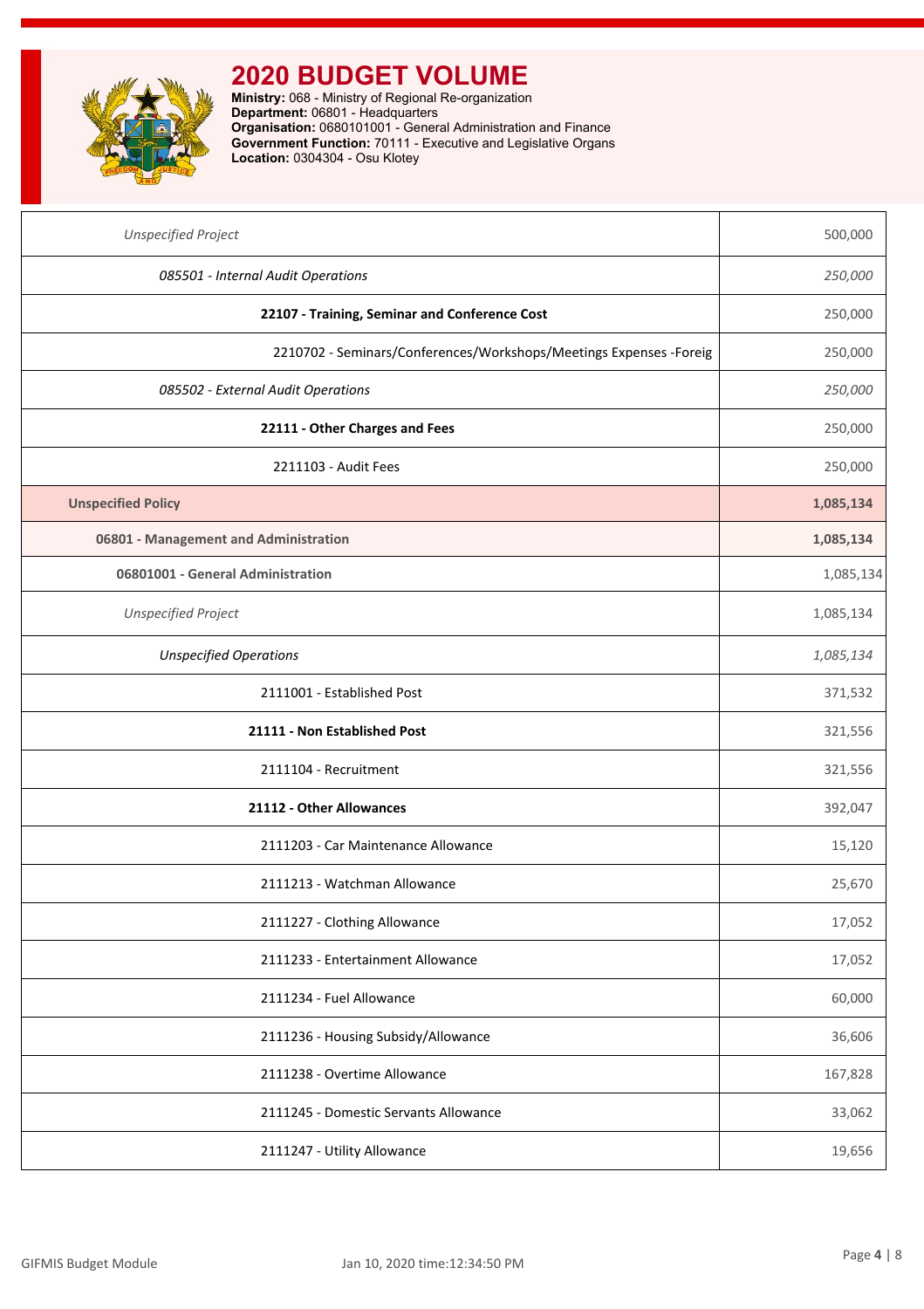<span id="page-5-0"></span>

| 0680103001 - Policy Planning, Budgeting, Monitoring and evaluation           | 144,450,000 |
|------------------------------------------------------------------------------|-------------|
| 11001 - Central GoG & CF                                                     | 19,450,000  |
| 410401 - Strengthen the coordinating and administrative functions of regions | 19,450,000  |
| 06801 - Management and Administration                                        | 5,950,000   |
| 06801002 - Policy Planning Budgetting and Monitoring and Evaluation          | 5,950,000   |
| <b>Unspecified Project</b>                                                   | 5,950,000   |
| 085301 - Budget Preparation                                                  | 300,000     |
| 22107 - Training, Seminar and Conference Cost                                | 300,000     |
| 2210709 - Seminars/Conferences/Workshops - Domestic                          | 300,000     |
| 085302 - Budget Performance Reporting                                        | 200,000     |
| 22107 - Training, Seminar and Conference Cost                                | 200,000     |
| 2210709 - Seminars/Conferences/Workshops - Domestic                          | 200,000     |
| 085601 - Planning and Policy Formulation                                     | 3,050,000   |
| 22107 - Training, Seminar and Conference Cost                                | 1,000,000   |
| 2210702 - Seminars/Conferences/Workshops/Meetings Expenses -Foreig           | 500,000     |
| 2210705 - Hotel Accommodation                                                | 500,000     |
| 22108 - Consultancy Expenses                                                 | 2,050,000   |
| 2210801 - Local Consultants Fees                                             | 2,050,000   |
| 085602 - Publication and dissemination of Policies and Programmes            | 500,000     |
| 22101 - Materials and Office Consumables                                     | 150,000     |
| 2210101 - Printed Material and Stationery                                    | 150,000     |
| 22107 - Training, Seminar and Conference Cost                                | 350,000     |
| 2210711 - Public Education and Sensitization                                 | 350,000     |
| 085603 - Policies and Programme Review Activities                            | 450,000     |
| 22101 - Materials and Office Consumables                                     | 150,000     |
| 2210101 - Printed Material and Stationery                                    | 150,000     |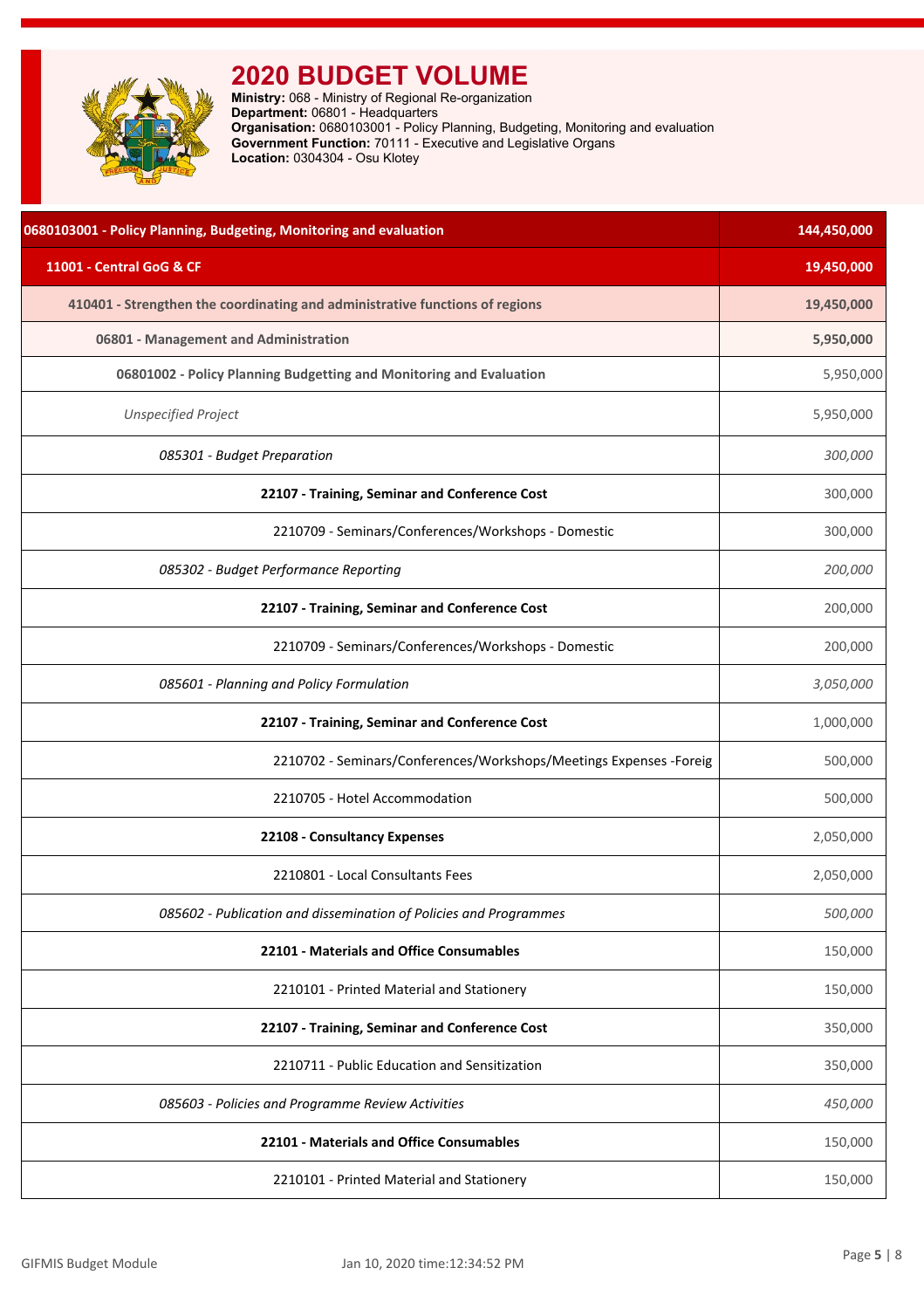

| 22105 - Travel and Transport                                         | 100,000    |
|----------------------------------------------------------------------|------------|
| 2210510 - Other Night allowances                                     | 100,000    |
| 22107 - Training, Seminar and Conference Cost                        | 200,000    |
| 2210702 - Seminars/Conferences/Workshops/Meetings Expenses - Foreig  | 200,000    |
| 085701 - Management and Monitoring Policies, Programmes and Projects | 1,450,000  |
| 22105 - Travel and Transport                                         | 50,000     |
| 2210510 - Other Night allowances                                     | 50,000     |
| 22107 - Training, Seminar and Conference Cost                        | 700,000    |
| 2210702 - Seminars/Conferences/Workshops/Meetings Expenses - Foreig  | 250,000    |
| 2210705 - Hotel Accommodation                                        | 250,000    |
| 2210711 - Public Education and Sensitization                         | 200,000    |
| 22108 - Consultancy Expenses                                         | 700,000    |
| 2210801 - Local Consultants Fees                                     | 250,000    |
| 2210803 - Other Consultancy Expenses                                 | 450,000    |
| 06802 - Regional Reorganisation and Development                      | 13,500,000 |
| 06802001 - Regional Reorganisation and Development                   | 13,500,000 |
| <b>Unspecified Project</b>                                           | 13,500,000 |
| 085101 - Internal management of the organisation                     | 3,760,000  |
| 22101 - Materials and Office Consumables                             | 1,800,000  |
| 2210101 - Printed Material and Stationery                            | 1,800,000  |
| 22102 - Utilities                                                    | 1,260,000  |
| 2210201 - Electricity charges                                        | 600,000    |
| 2210202 - Water                                                      | 300,000    |
| 2210203 - Telecommunications                                         | 300,000    |
| 2210204 - Postal Charges                                             | 60,000     |
| 22104 - Rentals/Lease                                                | 500,000    |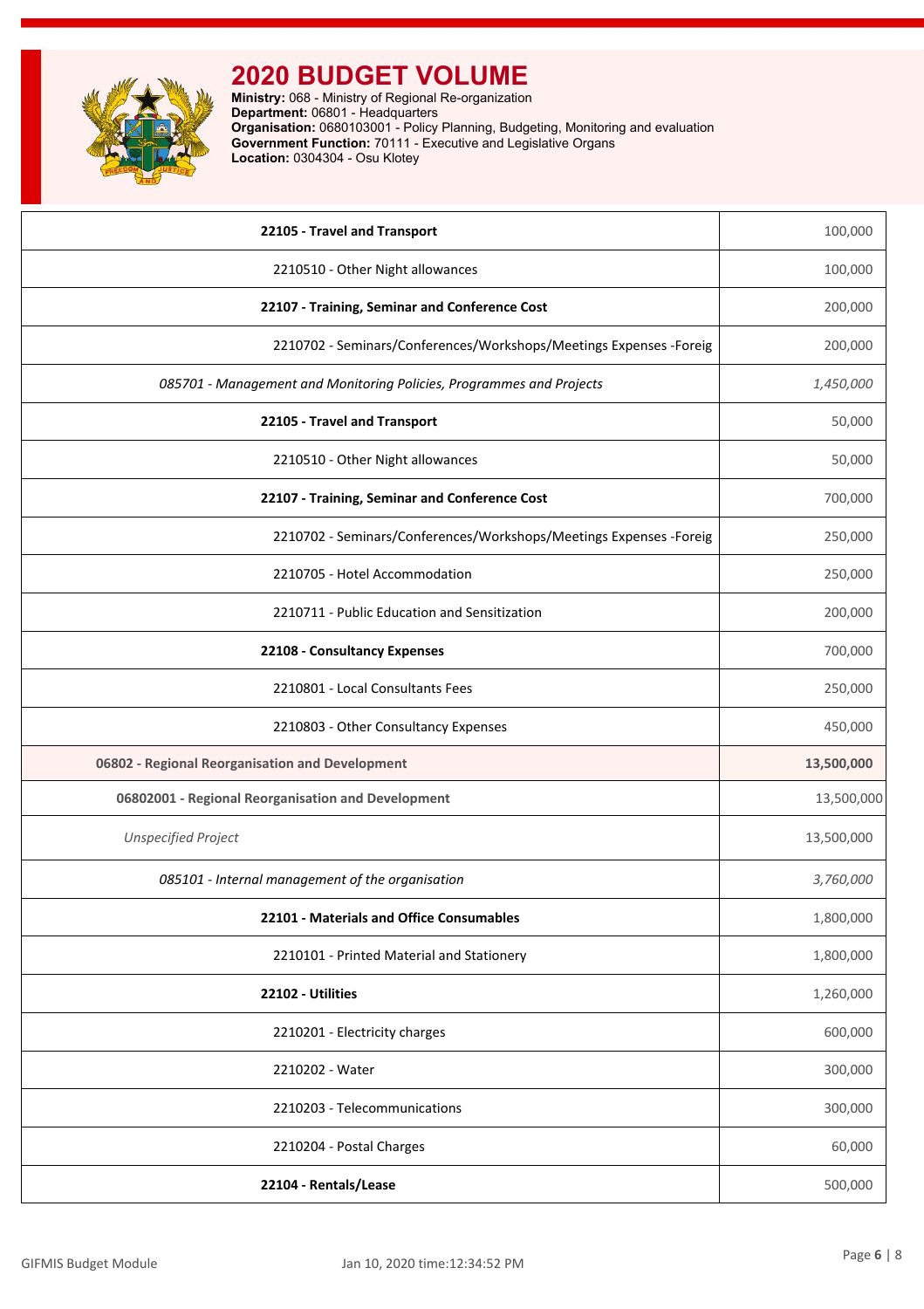

| 2210401 - Office Accommodations                                              | 500,000     |
|------------------------------------------------------------------------------|-------------|
| 22106 - Repairs and Maintenance                                              | 200,000     |
| 2210622 - Maintenance of Computer Software                                   | 50,000      |
| 2210623 - Maintenance of Office Equipment                                    | 150,000     |
| 085205 - Personnel and Staff Management                                      | 1,800,000   |
| 22107 - Training, Seminar and Conference Cost                                | 1,800,000   |
| 2210702 - Seminars/Conferences/Workshops/Meetings Expenses - Foreig          | 1,200,000   |
| 2210710 - Staff Development                                                  | 600,000     |
| 085301 - Budget Preparation                                                  | 940,000     |
| 22107 - Training, Seminar and Conference Cost                                | 940,000     |
| 2210702 - Seminars/Conferences/Workshops/Meetings Expenses - Foreig          | 940,000     |
| 085701 - Management and Monitoring Policies, Programmes and Projects         | 4,200,000   |
| 22107 - Training, Seminar and Conference Cost                                | 4,200,000   |
| 2210709 - Seminars/Conferences/Workshops - Domestic                          | 3,000,000   |
| 2210711 - Public Education and Sensitization                                 | 1,200,000   |
| 085702 - Evaluaion and Impact Assesment Activities                           | 2,800,000   |
| 22107 - Training, Seminar and Conference Cost                                | 2,800,000   |
| 2210709 - Seminars/Conferences/Workshops - Domestic                          | 2,800,000   |
| 14002 - Consolidated-Annual Budget Funding Amount-ABFA                       | 125,000,000 |
| 410401 - Strengthen the coordinating and administrative functions of regions | 125,000,000 |
| 06802 - Regional Reorganisation and Development                              | 125,000,000 |
| 06802001 - Regional Reorganisation and Development                           | 125,000,000 |
| <b>Unspecified Project</b>                                                   | 125,000,000 |
| 087006 - Creation of Additional Regions                                      | 125,000,000 |
| 31111 - Residential Buildings                                                | 60,000,000  |
| 3111103 - Bungalows/Flats                                                    | 60,000,000  |